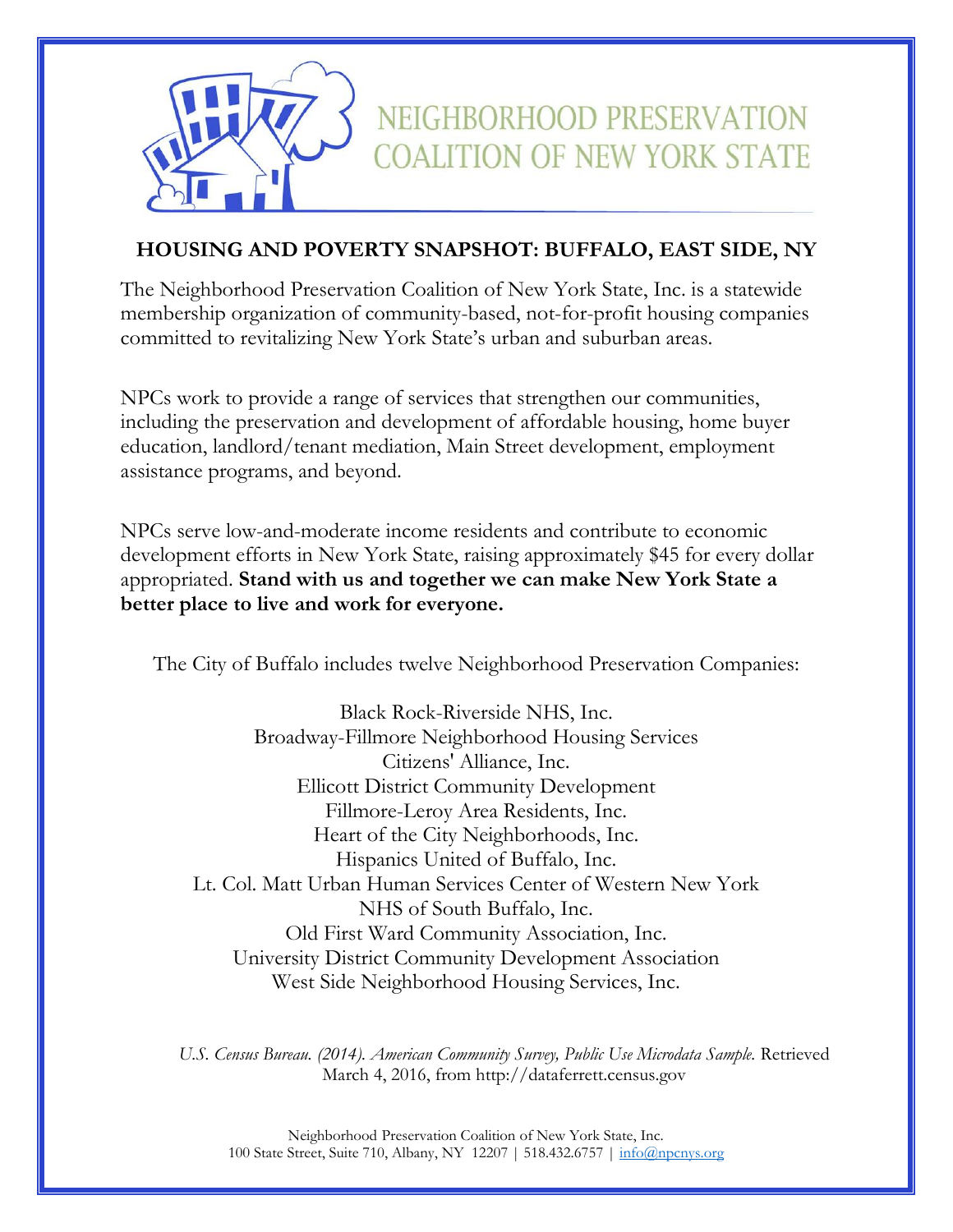# **Buffalo, East Side, NY**

#### **Population and Demographics, Race and Sex**



#### **Buffalo, East Side, NY Poverty**

- 45% of residents live between 0-138% of the federal poverty level
- 60% of renters and 26% of owners live between 0-138% of the federal poverty level
- A greater percentage of women, 46% live within 0-138% of the federal poverty level than do men, 43% 66% of children; 38% of adults and 33% of seniors live within 0-138% of the federal poverty level



# **Poverty by Race**

People of color are 30% more likely to live at 0-138% of the federal poverty line than are Whites.

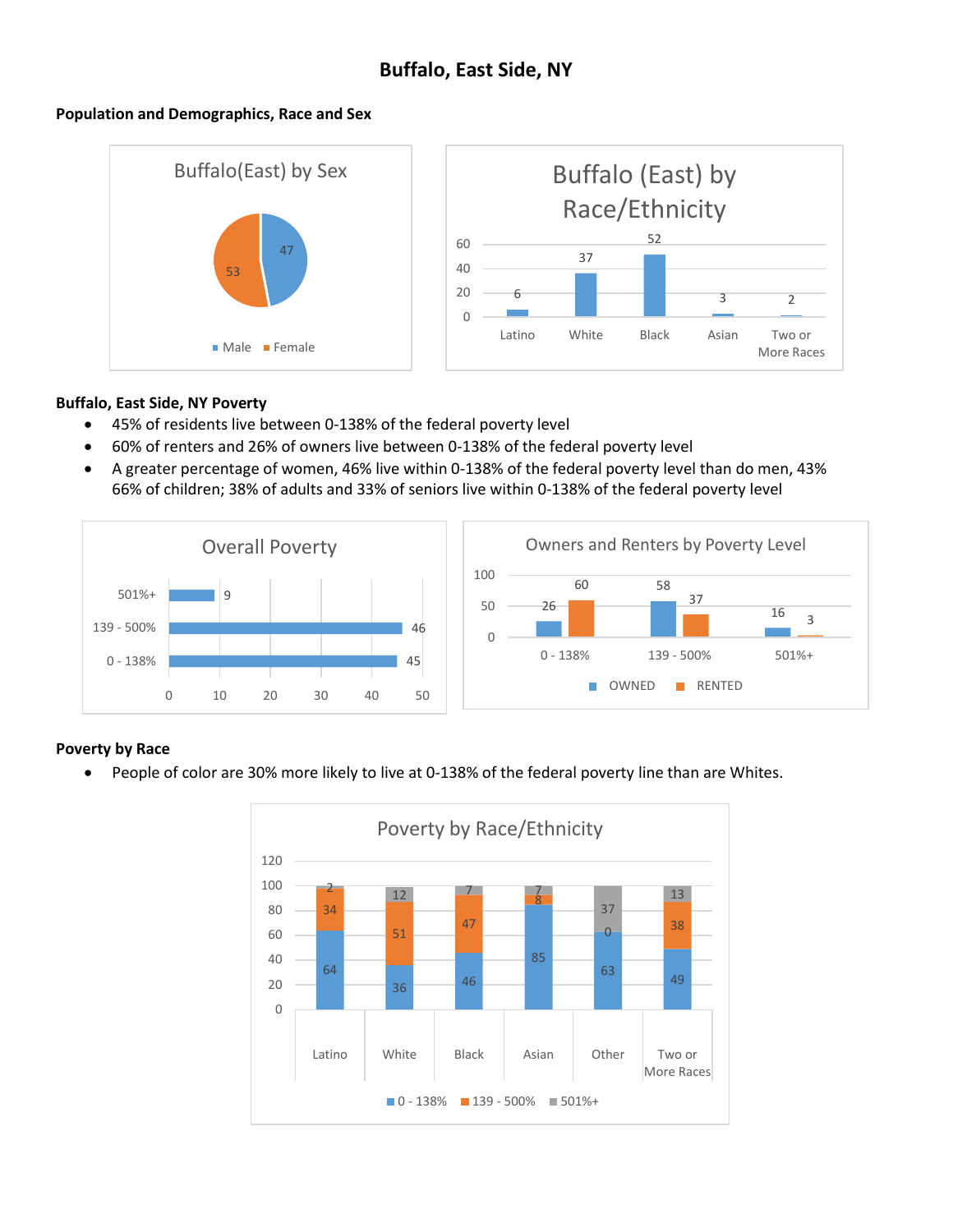#### **Buffalo, East Side, NY Rates of Homeownership and Home Rental**

- Buffalo, East Side, is comprised of 45% owners and 55% renters.
- Whites are more likely to own a home 57% of Whites are homeowners, than people of color, whose collective homeownership rate is 37%.



### **Homeowner Cost Burden**

 In Buffalo, East Side, NY, 19% of homeowners spend 30% or more of their income on housing. 5% are considered to be severely cost-burdened, spending 50% or more of their income on housing costs.



# **Homeowner Cost-Burden by Race**

• In Buffalo, East Side, NY, Latinos are most cost-burdened with 49% spending greater than 30% of their income on housing costs. The most severely cost-burdened groups are Blacks and people from Two or More Races with 17% and 32%, respectively spending 50% or more of their income on housing costs.